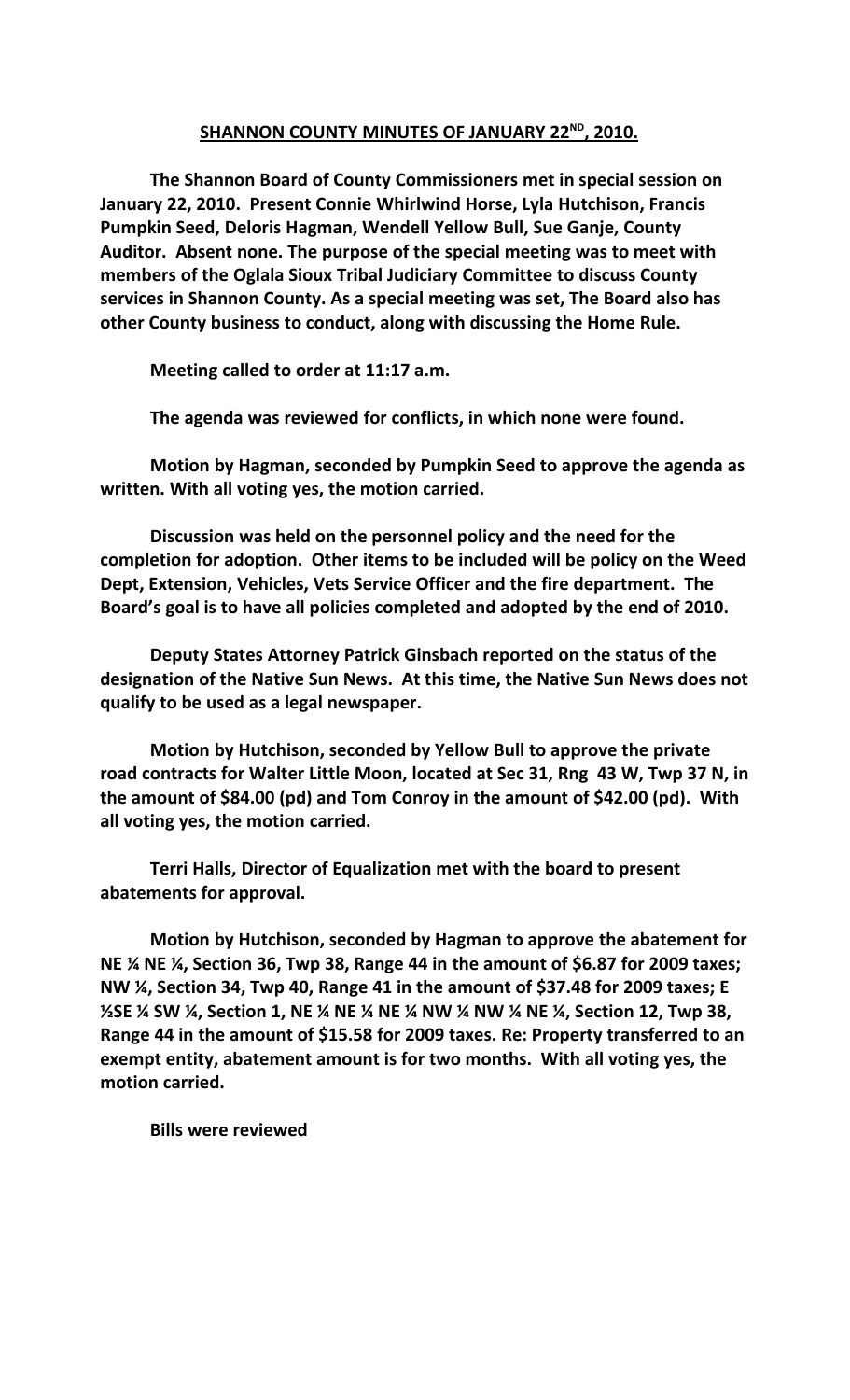## **PAGE 2.**

**Motion by Hutchison, seconded by Pumpkin Seed to approve the following bills. With all voting yes, the motion carried.**

| <b>GENERAL FUND</b>               |                  |              |
|-----------------------------------|------------------|--------------|
| <b>Carol Butzman Consulting</b>   | ΜI               | \$<br>648.08 |
| Cabela's                          | <b>Equipment</b> | 934.33       |
| <b>Cardmember Service</b>         | <b>Misc</b>      | 670.84       |
| Golden West Telephone Co.         | Aud              | 221.99       |
| Hagman, Deloris                   | <b>Travel</b>    | 35.52        |
| <b>Marinez, Audrey L</b>          | <b>Travel</b>    | 54.02        |
| <b>Pumpkin Seed, Frances</b>      | <b>Travel</b>    | 66.60        |
| <b>State Treasurer</b>            | ΜI               | 1,189.64     |
| <b>Whirlwind Horse, Connie</b>    | <b>Travel</b>    | 83.63        |
| <b>Yellow Bull, Wendell</b>       | <b>Travel</b>    | 47.36        |
| Hutchison, Lyla                   | <b>Travel</b>    | 59.20        |
| <b>COUNTY ROAD &amp; BRIDGE</b>   |                  |              |
| <b>Cardmember Service</b>         | <b>Misc</b>      | 52.99        |
| Golden West Telephone Co.         | <b>Hwy</b>       | 4.90         |
| <b>Great Plains Communication</b> | <b>Telephone</b> | 158.83       |
| <b>LaCreek Electric Assoc</b>     | <b>Utility</b>   | 647.53       |

**Motion by Hutchison, seconded by Pumpkin Seed to enter into executive session for legal purposes, with time being 11:55 a.m. Jim Daggett, Sheriff and Patrick Ginsbach, Deputy State Attorney present. With all voting yes, motion carried.**

**Came out of executive session with time being 1:09 p.m.**

**Motion by Yellow Bull, seconded by Hutchison to set an employee disciplinary hearing for February 5th, 2010 at 12:30 p.m. With all voting yes, motion carried.**

**Discussion was held on the want to amend the Home Rule to authorize the election of a County Sheriff.** 

**Motion by Yellow Bull, seconded by Pumpkin Seed to approve putting a Resolution on the next agenda to change the Home Rule. With all voting yes, the motion carried.**